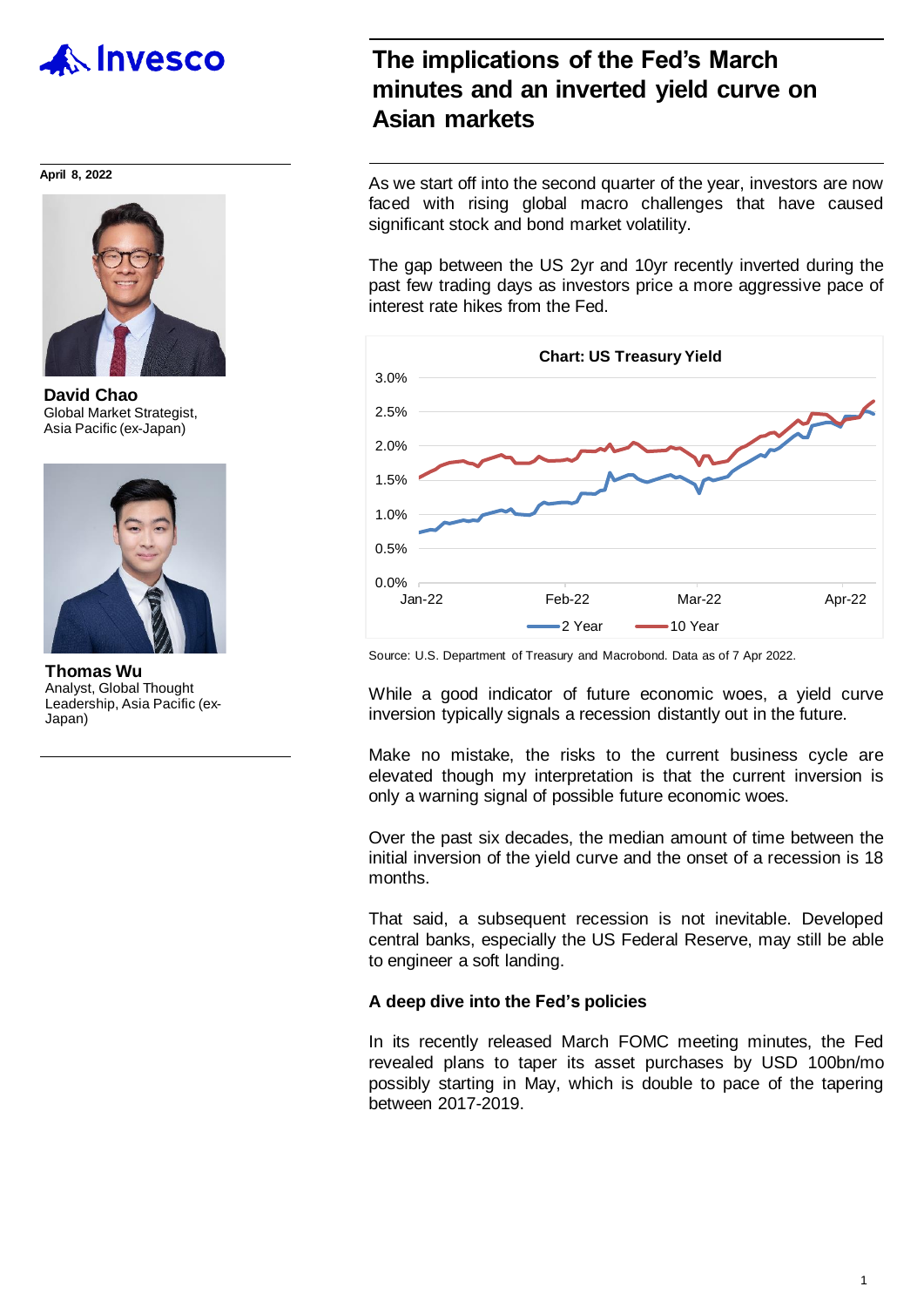

**April 8, 2022**

## **The implications of the Fed's March minutes and an inverted yield curve on Asian markets**



Source: Federal Reserve. Data as of Mar 2022.

It's possible that the May meeting will also be the first time that we see a 50bps rate hike. Remember, the Fed only instituted a 25bps instead of a 50bps hike in March due to geopolitical uncertainties.

Since then, it's clear that the Fed's priorities have shifted back towards tackling inflation and appears laser-focused on ensuring that longer term inflation expectations are well-anchored.

Also, there are many different US treasury maturities that haven't inverted, meaning a holistic analysis is required.

I believe the Treasury yield curve is pricing in two things: first, a relatively buoyant economy driven by robust consumption demand and supply side shortages, and second, a period of high inflation that could peak some-time in the 2H of this year.

Still, there's a chance that the Fed won't have to be that aggressive. A principal reason is that core inflation in the US could peak soon due to a significant reduction in federal spending this year as well as the reduction in M2 money supply.

Inflation can also be self-curing — high prices could reduce demand which helps ease the pressure on prices. That doesn't mean inflation will get down to 2% any time soon, but it could soon be moving in the right direction.

#### **Implications for APAC investors**

More notably, an inverted yield curve has not been a very good timing tool for equity investors. In fact, the median return of the S&P 500 Index from the date in each cycle that the yield curve inverts to the market peak is 19%.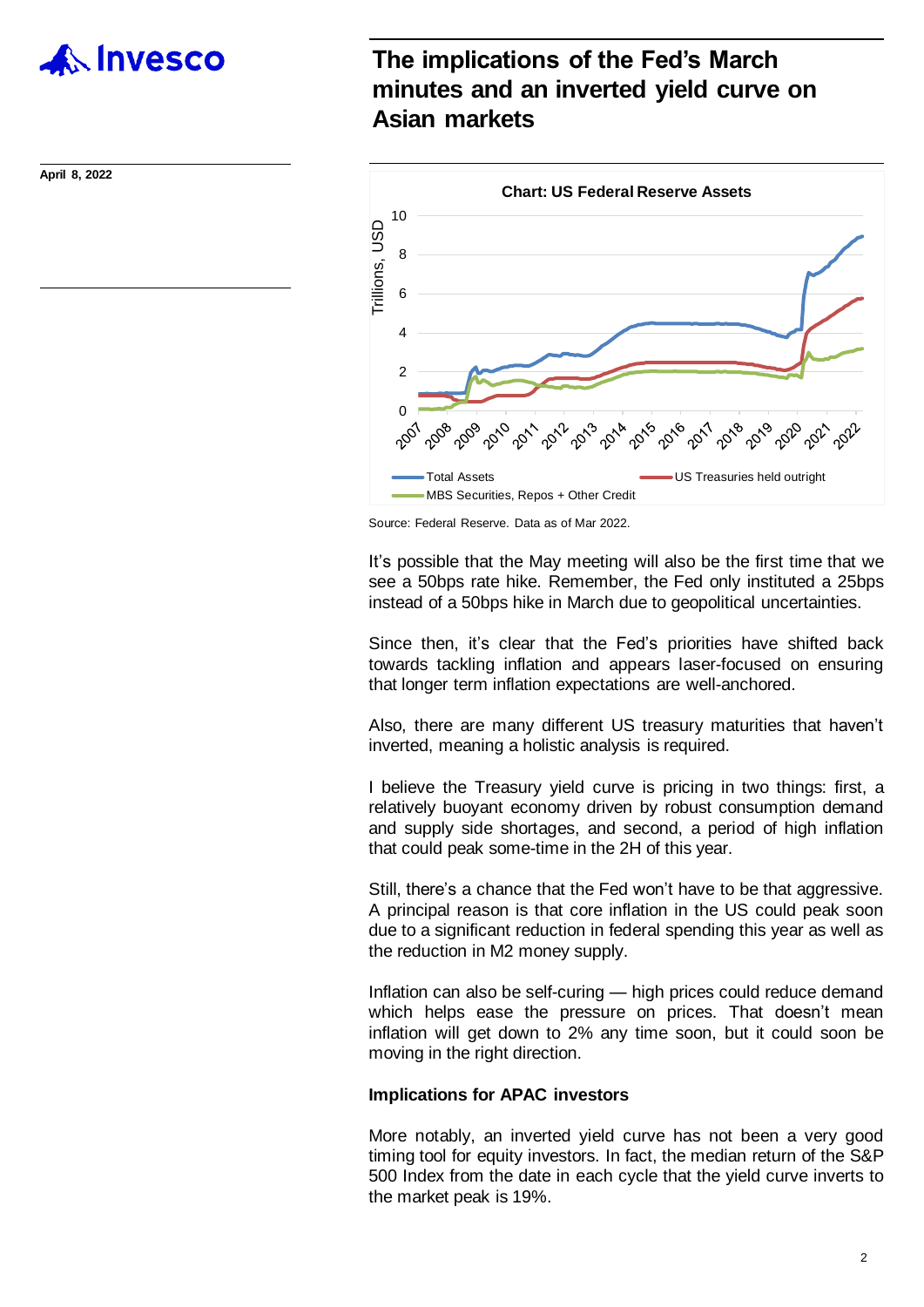

## **The implications of the Fed's March minutes and an inverted yield curve on Asian markets**

**April 8, 2022** Even though the MSCI Asia Pacific Index has often underperformed the MSCI World Index during periods of inversion since 1990, I believe conditions are vastly different this time around.

> APAC investors may care less about the inversion and more about an increasingly hawkish Fed.

> Historically, tightening US monetary policy would appear to spell trouble for EM assets including in Asia – though this time around, the Fed has already well-communicated its policy normalization trajectory and the region's economies are in a better position to withstand external pressures.

> Asia is also relatively insulated from geopolitical risks and enjoys low consumer price inflation. This allows most Asian central banks to deploy relatively more easy monetary policy that should support growth and corporate earnings.

> As the US battles high inflation and tightening monetary policy and the EU is faced with stark geopolitical risks and a possible energy crisis, I believe Asian equities appear quite attractive from a valuation and macro perspective and have a decent chance to outperform for the remainder of the year.